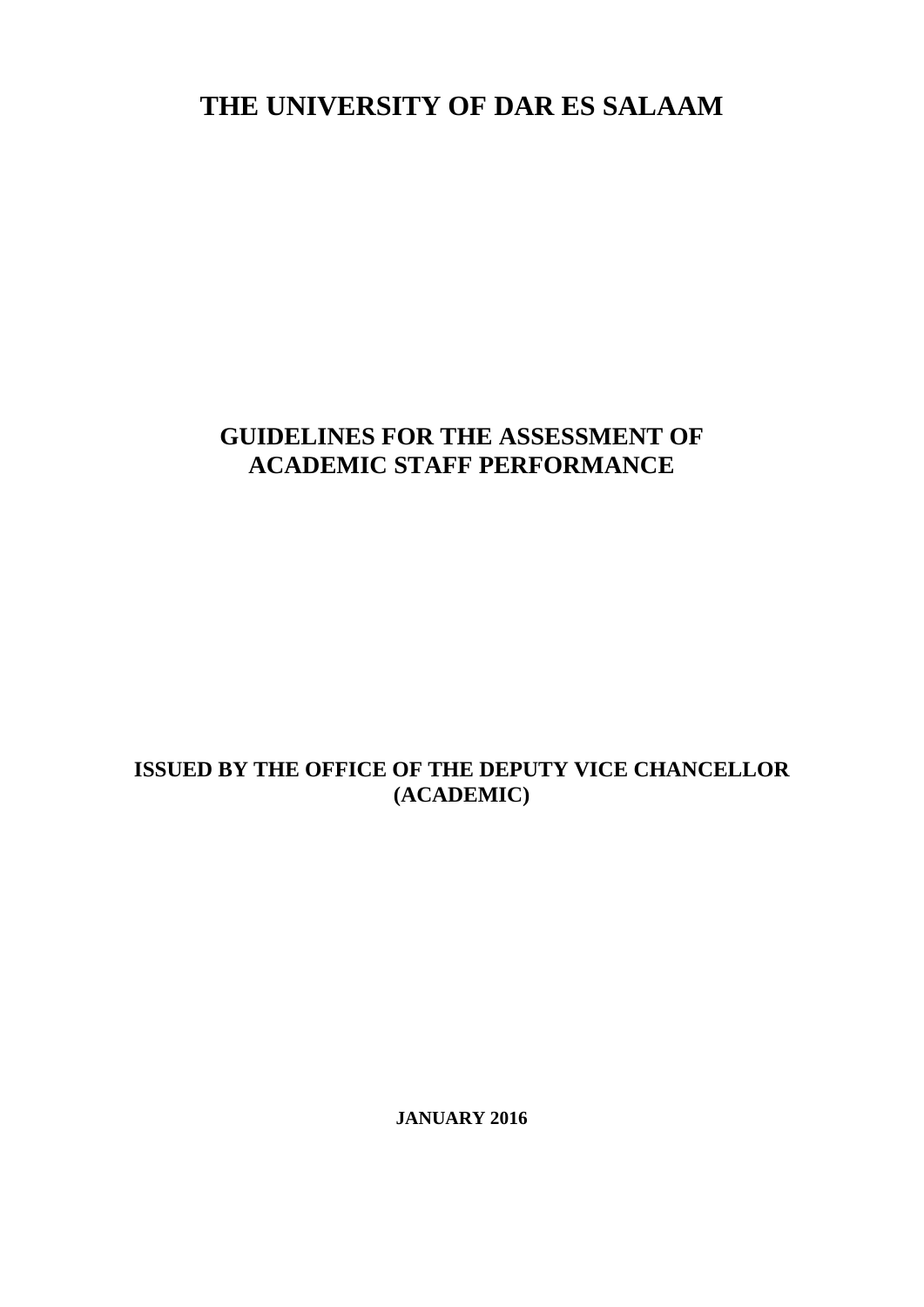# **TABLE OF CONTENTS**

| $\overline{1}$ . |                                                                         |  |  |  |
|------------------|-------------------------------------------------------------------------|--|--|--|
| 2.               |                                                                         |  |  |  |
| 3.               |                                                                         |  |  |  |
| 4.               |                                                                         |  |  |  |
| 5.               | How to Handle Members of Staff who Publish While on Leave of Absence 8  |  |  |  |
| 6.               | Members of Staff who do not Submit Original Certificates and Copies of  |  |  |  |
|                  |                                                                         |  |  |  |
| 7.               |                                                                         |  |  |  |
| 8.               |                                                                         |  |  |  |
|                  |                                                                         |  |  |  |
|                  |                                                                         |  |  |  |
|                  |                                                                         |  |  |  |
|                  |                                                                         |  |  |  |
|                  | Guidelines for Assessment of Publications for Academic Staff Review  12 |  |  |  |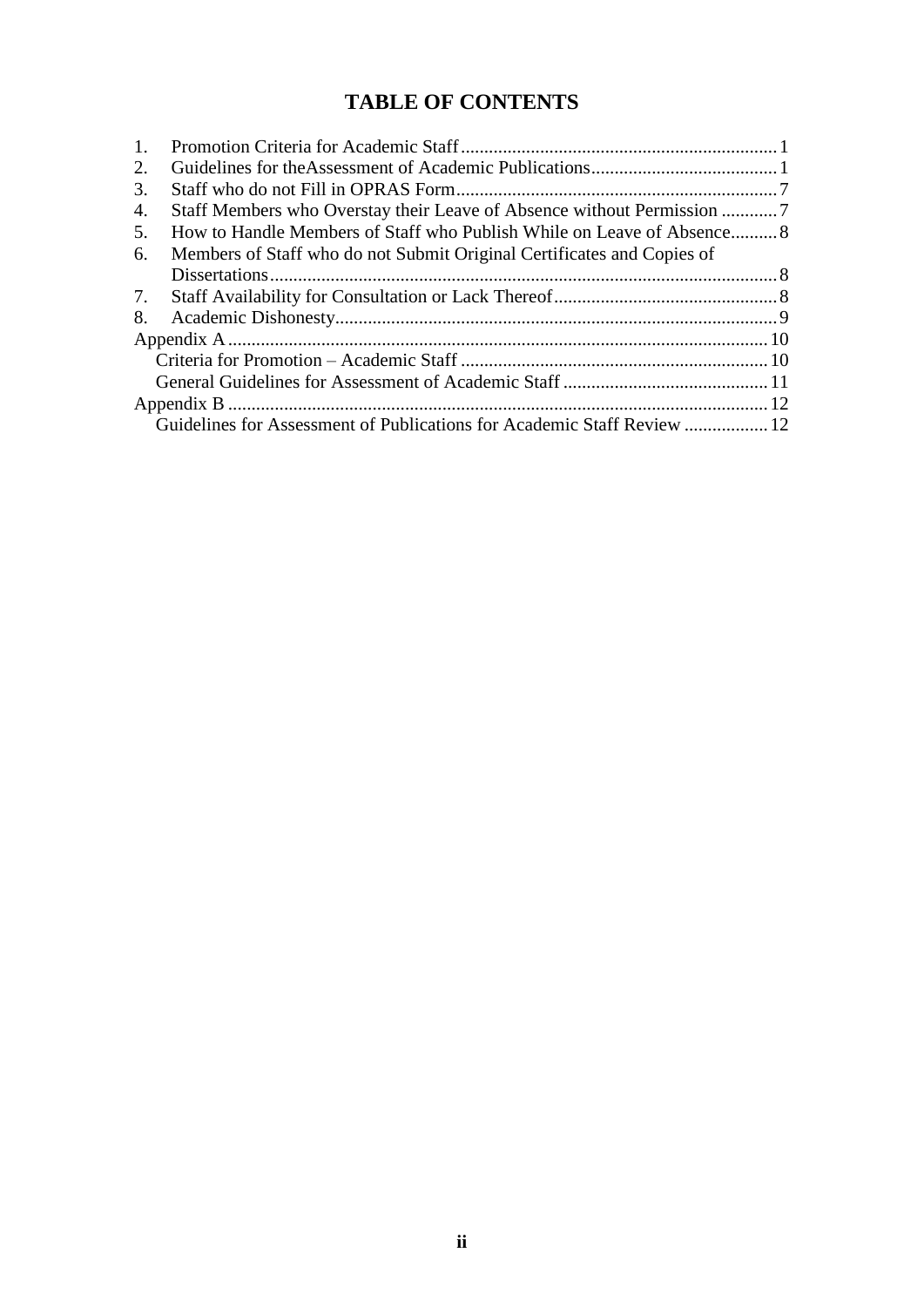# **THE UNIVERSITY OF DAR ES SALAAM**

# **GUIDELINES FOR THE ASSESSMENT OF ACADEMIC STAFF PERFORMANCE**

### <span id="page-2-0"></span>**1. CRITERIA FOR THE PROMOTION OF ACADEMIC STAFF**

1.1 Criteria for the Promotion of Academic Staff (See Appendix A).

### <span id="page-2-1"></span>**2. GUIDELINES FOR THE ASSESSMENT OF ACADEMIC WORK**

2.1 Guidelines for the assessment of individual publications and related papers (Appendix B)

#### **(i) Dissertations**

Dissertations and theses can be converted into books, which can be counted for promotion, provided that significant material has been added to the dissertation/thesis and the resulting book has been subjected to a rigorous review process by the publisher.

#### **(ii) Research Reports**

Research reports should not be considered for promotion.

### **(iii) Conference Papers Retrievable from Proceedings**

- (a) Only papers retrievable from referred proceedings should be considered for promotion.
- (b) The papers should be evaluated by two assessors. If the evaluations are positive, the paper should be accepted for promotion.
- (c) The published paper is to be awarded  $0 0.5$  points.

### **(iv) Editorship of a Book and Book Reviews**

Editorship of a book should not be awarded points. However, a review of a book that has been approved by a recognised publisher and which has been published in a recognised peer reviewed journal may be awarded  $0 - 0.5$  points.

### **(v) Consultancy Reports**

- (a) Consultancy reports registered by Colleges/Schools/Institutes should be considered for promotion to all ranks.
- (b) Registered Consultancy reports should be evaluated by two reviewers.
- (c) Consultancy reports should be awarded  $0 0.5$  points.

### **(vi) Case Reports**

A Case Reports which has been published in a recognised peer reviewed journal may be awarded  $0 - 0.5$  points.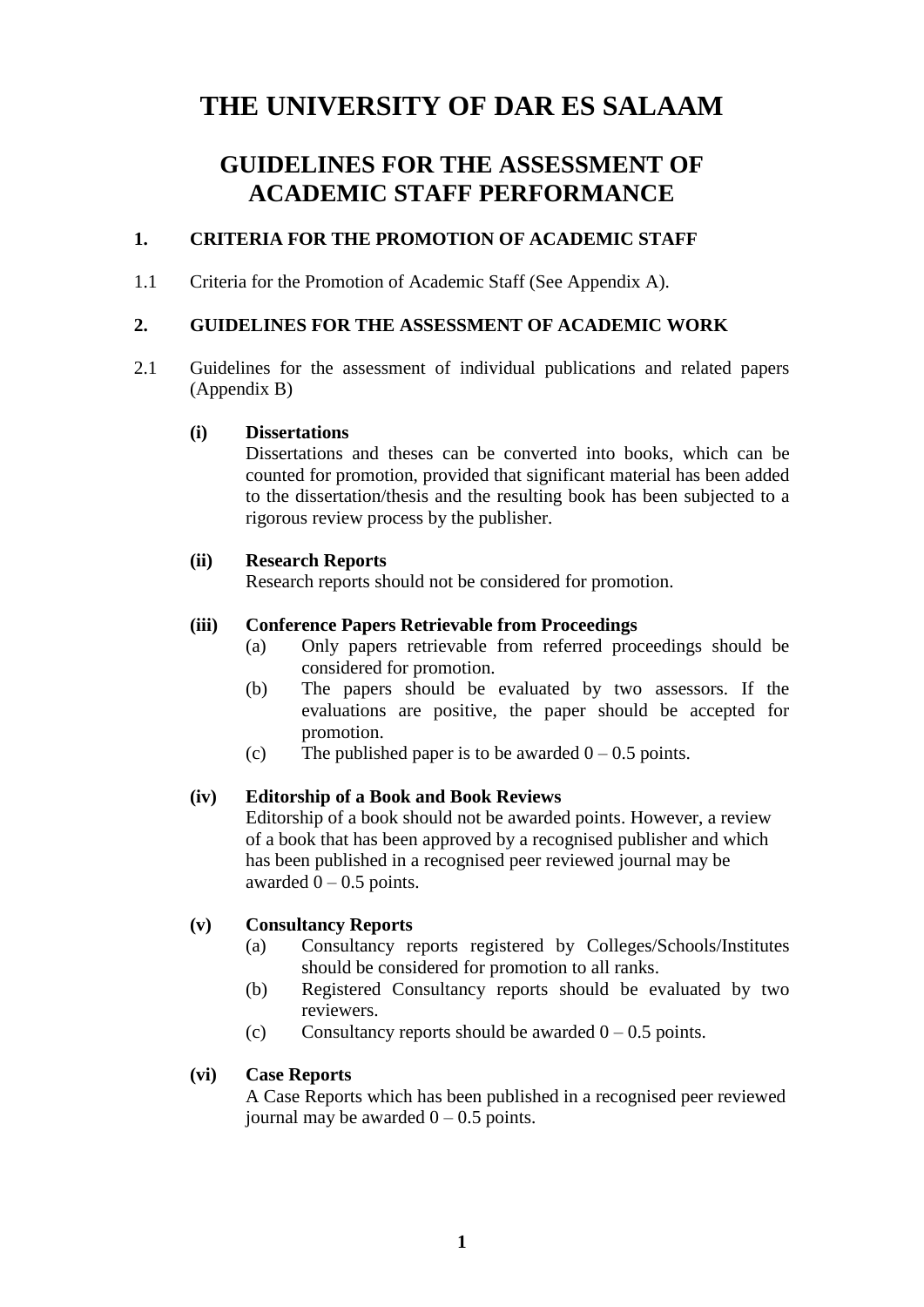### **(vii) Extension Material**

Registered Extension Material shall be reviewed in the same manner as Consultancy Reports and awarded  $0 - 0.5$  points.

### **(viii) Single-authored and Co-authored Papers**

- (a) There should be consistency in all academic units in awarding authors of co-authored papers.
- (b) Points awarded to the co-authored papers should be shared equally among all the authors.
- (c) A minimum of three (3) points from papers in which the candidate is the lead author should be required for promotion to professorial ranks.

### **(ix) Publications in Referred Journals**

- (a) The terms "recognised", "local", "international" and "referred" journals should be defined in accordance with the guidelines approved by the Senate.
- *(b)* An international journal is one with an international Editorial Board, an international Classification Index and is internationally retrievable.
- (c) Only papers published in international journals as defined in (b) above should be required for promotion to professorial ranks.
- (d) Journal papers should be awarded  $0 1.0$  point.

#### **(x) Books**

- (a) Where authors produce a scholarly book with an ISBN number in the relevant speciality, it should be evaluated as a book and awarded  $0 - 6.0$  points (shared equally by all the authors if the book is multi-authored).
- (b) Where authors produce a book with an ISBN number for lower levels of education (e.g. secondary or college) and the book has been approved by the responsible Ministry, it should be evaluated as a book and awarded  $0 - 0.5$  points (shared equally by all the authors if the book is multi-authored).
- (c) Where authors contribute chapters to a scholarly book in the relevant speciality as outlined in (a) above, each chapter should be evaluated as a paper worth  $0 - 1.0$  points provided the total points awarded to the whole book do not exceed 6.0.
- (d) Dictionaries, both Subject and General, approved by a recognised book publisher and with an ISBN number should be evaluated as books and awarded  $0 - 6.0$  points (shared equally by all the authors if the dictionary is multi-authored).
- (e) Where authors contribute letters to a dictionary as outlined in (d) above, each letter should be evaluated as a chapter in a book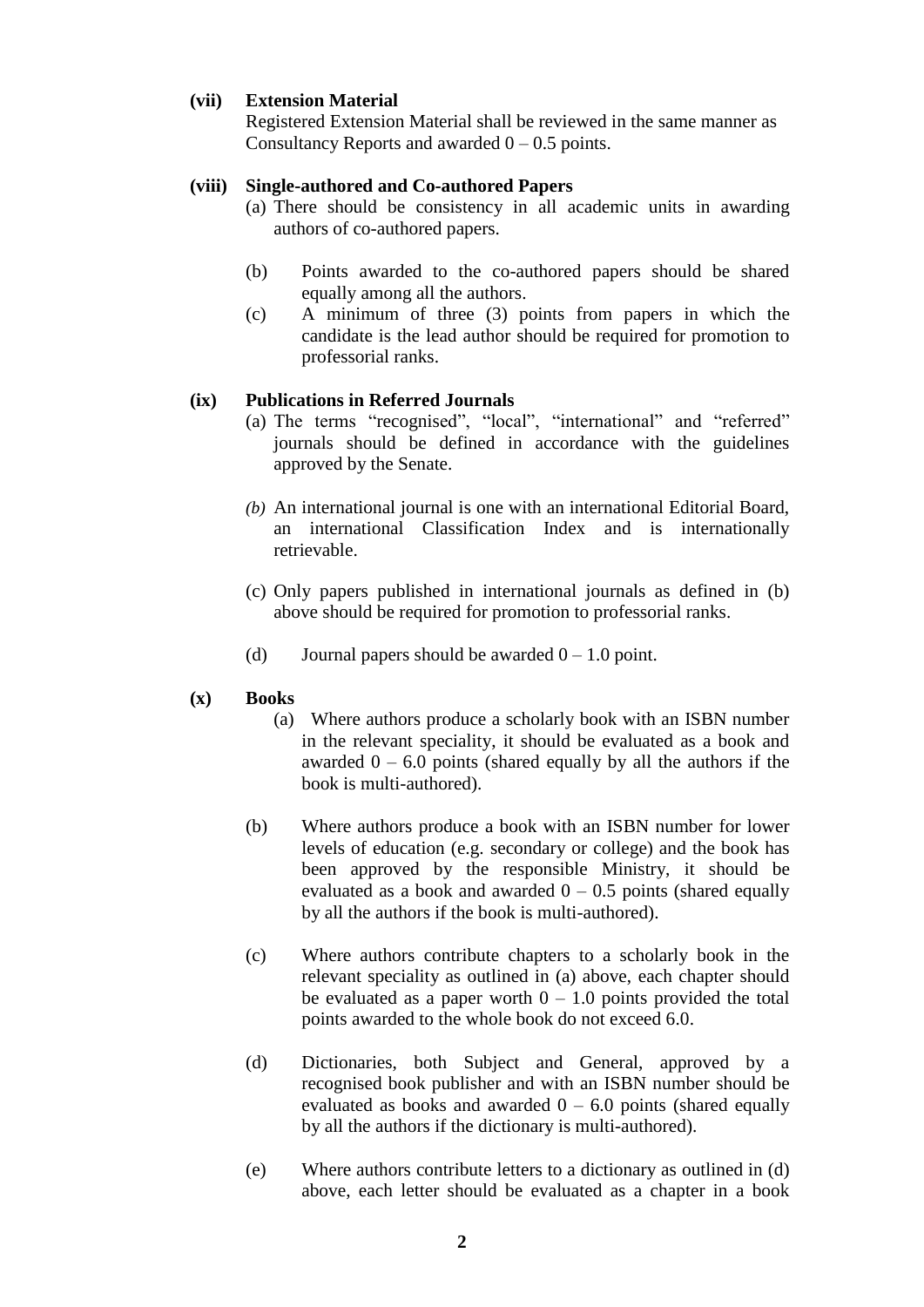worth  $0 - 1.0$  point provided the total points awarded to the whole dictionary do not exceed 6.0.

### **(xi) Patents**

Patented material in the relevant speciality registered by a duly recognised Patent Office should be evaluated and awarded  $0 - 6.0$ points (shared equally by all patent holders if the patent is held by more than one individual).

### **(xii) Teaching Effectiveness**

Teaching effectiveness should be evaluated by College/Institute/Department Quality Assurance Committees using guidelines approved by Senate and awarded  $0 - 2.0$  points accumulated over 3 consecutive years.

### **(xiii) Balance between Publications and Teaching**

Teaching effectiveness and publications should be evaluated separately and awarded points and weights as indicated in Tables 1 and 2 below. In order to merit promotion, the candidate should attain at least the minimum number of points required for both teaching and publications separately.

### **(xiv) Grading Systems**

- (a) The letter grade system should be used.
- (b) For the purpose of determining points, the letter grade awarded for "overall quality" of the paper/book/patent/report should be used.
- (c) The following points of publications should be assigned to the letter grades:

| Letter             | <b>Qualitative</b>             | Journal       |           | <b>Chapters   Consultancy</b> | <b>Scholarly</b>           | <b>Books for Lower levels,</b> |
|--------------------|--------------------------------|---------------|-----------|-------------------------------|----------------------------|--------------------------------|
|                    | <b>Grade</b> Evaluation of the | <b>Papers</b> | in a Book | <b>Reports</b>                | <b>Books &amp; Patents</b> | <b>Published Book</b>          |
|                    | <b>Publication</b>             |               |           |                               |                            | <b>Reviews, Conference</b>     |
|                    |                                |               |           |                               |                            | Papers, Case Reports &         |
|                    |                                |               |           |                               |                            | <b>Extension Material</b>      |
| A                  | Excellent                      | 1.0           | 1.0       | 0.5                           |                            | 0.5                            |
| $B+$               | Very Good                      | 1.0           | 1.0       | 0.5                           |                            | 0.5                            |
| B                  | Good                           | 0.5           | 0.5       | 0.25                          |                            | 0.25                           |
| $\curvearrowright$ | Poor                           |               |           |                               |                            |                                |
| D                  | Very Poor                      |               |           |                               |                            |                                |

### **Table 1: Conversion of Letter Grades to Points for Publications**

### **2.2 Guidelines for the balance of papers in referred journals and those in proceedings**

The balance of publications as shown in Section 2.3 (Tables 2 and 3) is as follows: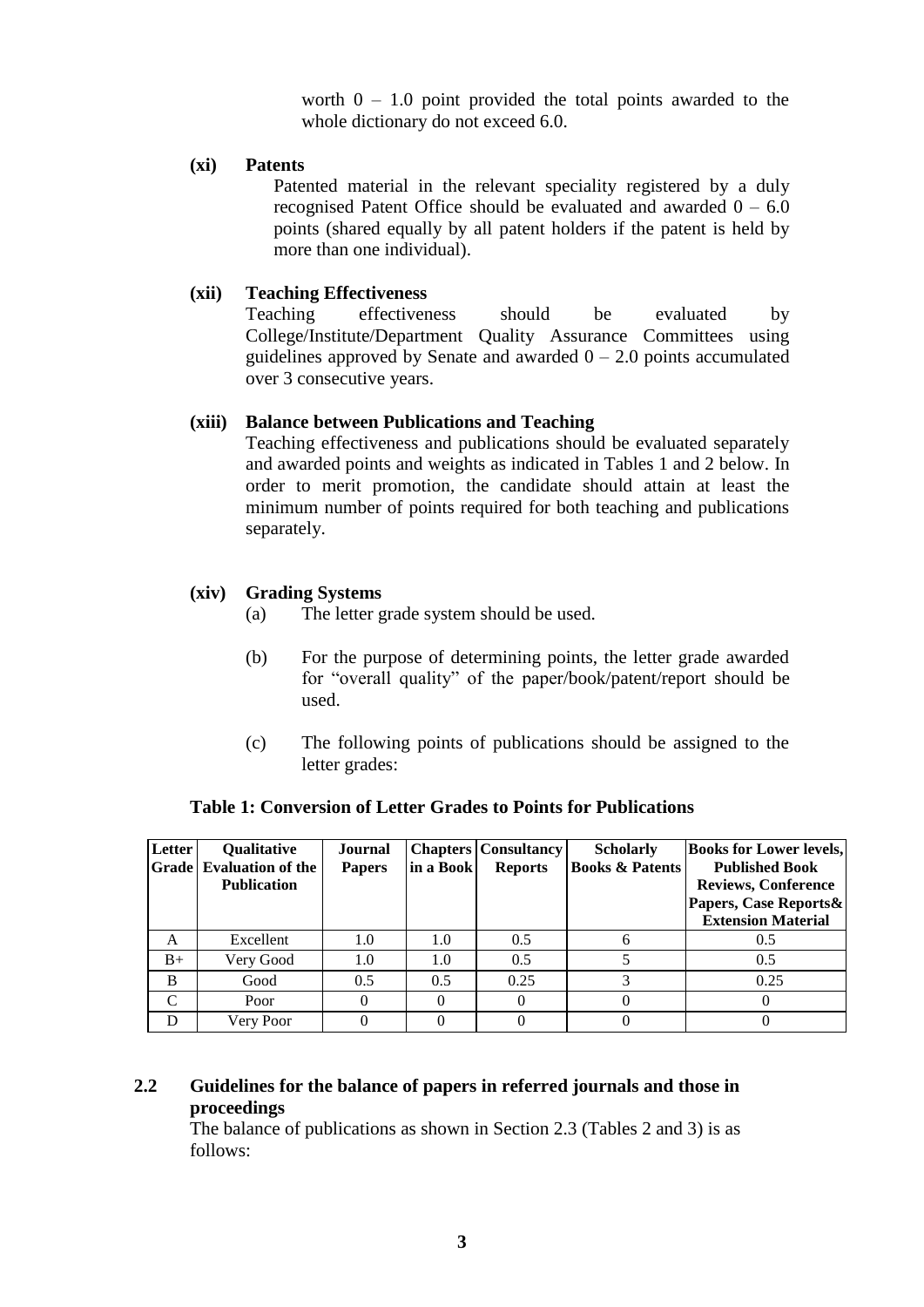(i) Promotion from Assistant Lecturer/Assistant Librarian to Lecturer/Librarian requires the possession of a PhD. For members of the academic staff who are clinicians, promotion to Lecturer requires the possession of an MMed or MDent.

#### **OR**

For Assistant Lectures/Assistant Librarians on PhD training, a good progress report on the PhD program and at least 1 point from papers published in recognised peer reviewed journals and at least three years of service as Assistant Lecturer/Assistant Librarian.

#### **OR**

For Assistant Lectures/Assistant Librarians who are not on PhD training, at least 2 points from papers published in recognised peer reviewed journal and at least three years of service as Assistant Lecturer/Assistant Librarian.

- (ii) In addition to the other requirements specified in these Guidelines, promotion to Senior Lecturer/Senior Librarian and higher ranks requires the possession of a PhD except for academic staff who are clinicians for which possession of an MMed/MDent will be sufficient.
- (iii) Journal papers from diversified sources should contribute at least 35% for promotion to Senior Lecturer/Senior Librarian, 40% for promotion to Associate Professor and 45% for promotion to Professor.
- (iv) A scholarly book (or books) in the relevant speciality will be considered for promotion to the ranks of Senior Lecturer and above, as long as the book is reviewed and vetted by a respected senior academic in the relevant field/discipline. It should also be published by an internationally acclaimed (well-established, well-renowned) publishing house with a track record of professionally milled books and an in-house board of professional editors and advisors.
- (v) Patented material in the relevant speciality registered by a duly recognised Patent Office will be considered for promotion to the ranks of Senior Lecturer and above, as long as the patent is reviewed and vetted by a respected senior academic in the relevant field/discipline.
- (vi) The contribution of Consultancy reports and published Extension material should be limited to a maximum 10% for promotion to Professorial and Senior Lecturer/Senior Librarian positions.
- (vii) The contribution of Chapters in a book, Conference papers, Letters in a dictionary, published Case Reports and published Book reviews should be limited to a maximum of 30% for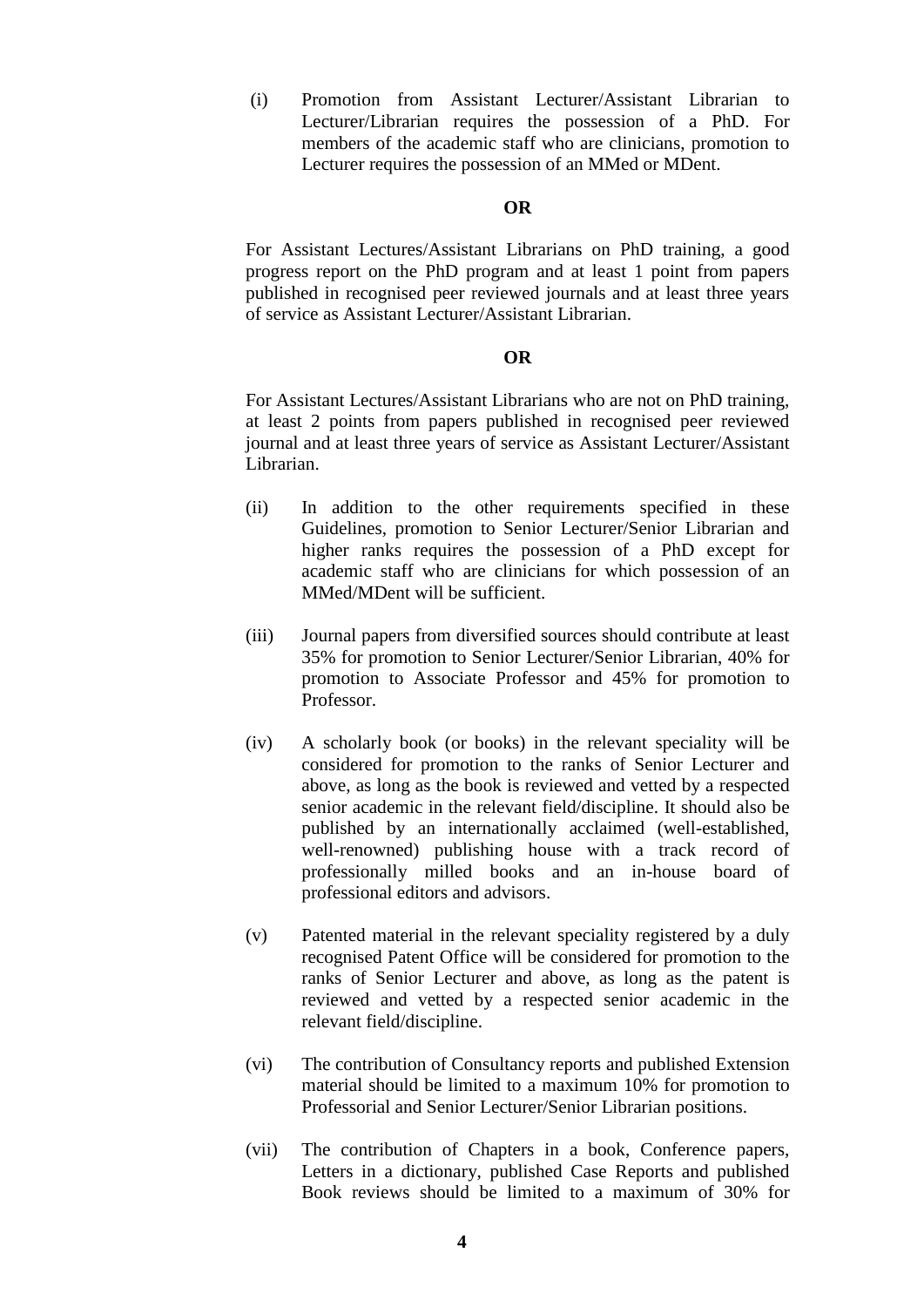promotion to the position of Senior Lecturer/Senior Librarian, 20% for promotion to Associate Professor and 15% for promotion to Professor.

- (viii) The contribution of Books and Patents should be limited to a maximum of 25% for promotion to the position of Senior Lecturer/Senior Librarian and 30% for promotion to professorial ranks.
- (ix) Academic members of staff should, as far as possible, diversify the journals in which they publish their articles. Except for the few disciplines that may have highly specialised or limited journal titles, not more than 50% of papers considered for promotion to any rank should come from one journal title, whether for professorial or non-professorial ranks. In any case, a Department would have to make a special case to the Appointments Committee for any divergence from this rule to be considered.
- (x) For purposes of these Guidelines, Librarians are only those involved in students' training programmes leading to a degree offered by the University.

### **2.3. Balance between various types of scholarly works**

The balance between the various types of publications and patents required for promotion to various ranks of the academic staff is as indicated in Table 2 below.

| Tanis vi acauchne stan          |                       |                             |                             |                             |
|---------------------------------|-----------------------|-----------------------------|-----------------------------|-----------------------------|
| <b>Type of</b>                  | <b>Assistant</b>      | <b>Lecturer</b> to          | <b>Senior</b>               | <b>Associate Professor</b>  |
| publication                     | Lecturer <sup>1</sup> | <b>Senior Lecturer</b>      | <b>Lecturer</b> to          | to Professor                |
|                                 | to                    |                             | <b>Associate</b>            |                             |
|                                 | Lecturer              |                             | <b>Professor</b>            |                             |
| Journal papers                  | 100                   | Min. 35%                    | Min. 40%                    | Min. 45%                    |
| <b>Books</b> ; Patents          | $\theta$              | Max. 25%                    | Max. 30%                    | Max. 30%                    |
| Chapters of a                   | $\overline{0}$        | Max. 30%                    | Max. 20%                    | Max. 15%                    |
| Book; Published                 |                       |                             |                             |                             |
| Conference Papers;              |                       |                             |                             |                             |
| Case Reports; Book              |                       |                             |                             |                             |
| Reviews                         |                       |                             |                             |                             |
| Consultancy                     | $\Omega$              | Max. 10%                    | Max. 10%                    | Max. 10%                    |
| Reports; Extension              |                       |                             |                             |                             |
| Materials                       |                       |                             |                             |                             |
| Minimum Total                   | $1/2^3$               | 3                           | 6                           | $\tau$                      |
| Publication Points <sup>2</sup> |                       |                             |                             |                             |
| Minimum Teaching                | 1                     | $\mathcal{D}_{\mathcal{A}}$ | $\mathcal{D}_{\mathcal{L}}$ | $\mathcal{D}_{\mathcal{L}}$ |
| Effectiveness                   |                       |                             |                             |                             |
| Points <sup>5</sup>             |                       |                             |                             |                             |
| Minimum Total                   | $2/3^4$               | 5                           | 8                           | 9                           |
| Points Required                 |                       |                             |                             |                             |

**Table 2: Maximum and minimum weights permissible for promotion to various ranks of academic staff**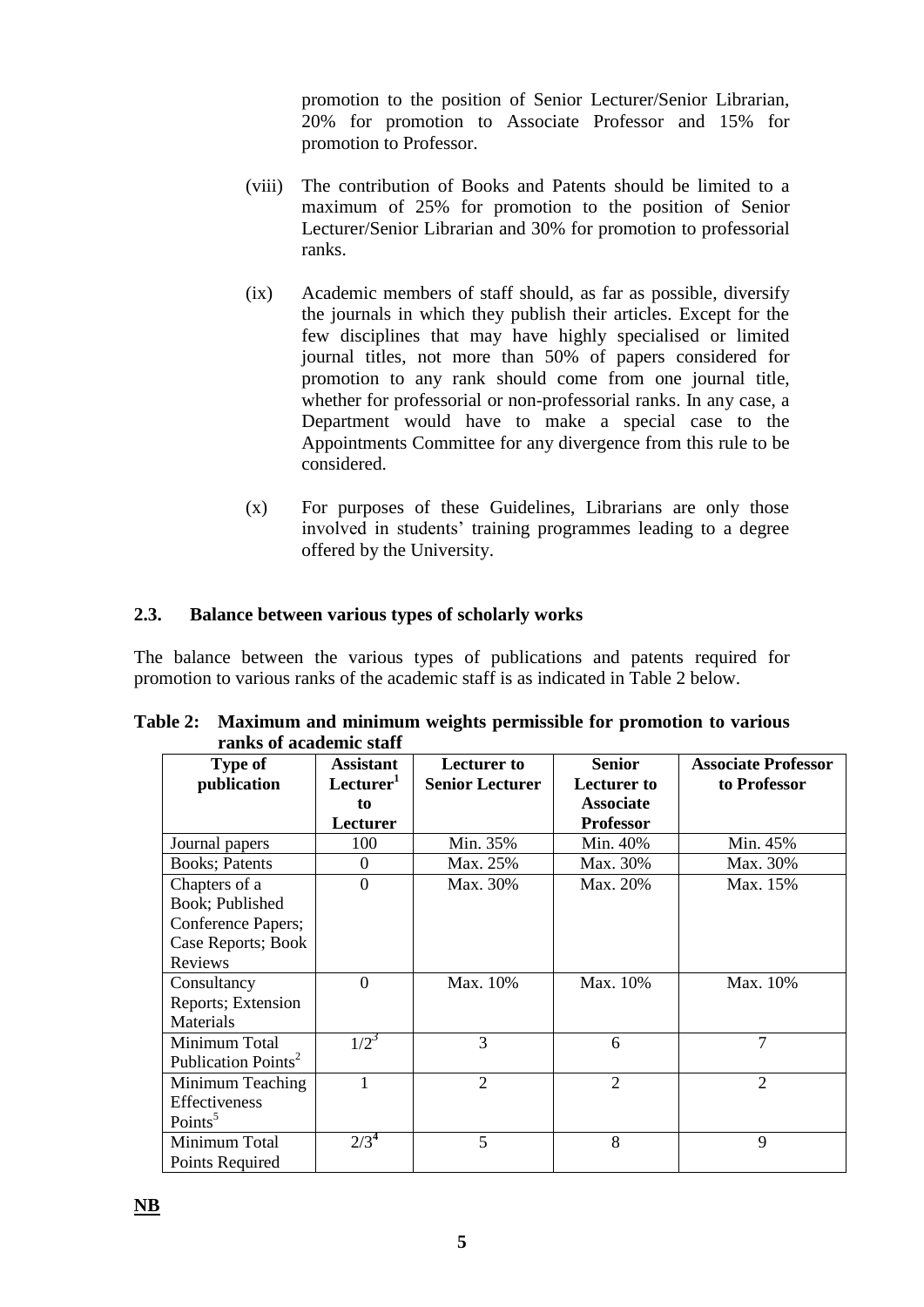*1 For non-PhD/MMed/MDent-holders only.*

*<sup>2</sup>Any combination of the publication components fulfilling the above criteria should total 100%.*

*3 1 point for those on PhD programmes and 2 points for those not on PhD programmes 4 2 points for those on PhD programmes and 3points for those not on PhD programmes 5 Teaching effectiveness to be evaluated separately and promotion awarded only after meeting the minimum specified teaching points as well as the minimum specified publication points.* 

## **2.4 Summary of Guidelines for Assessment of Academic Work**

| <b>Types of</b>               | <b>Conditions for Acceptance</b>                             | No. of               |
|-------------------------------|--------------------------------------------------------------|----------------------|
| <b>Paper/Publication</b>      |                                                              | <b>Points</b>        |
| Dissertations/Theses          | Can be converted into books which can be counted for         | N.A.                 |
|                               | promotion, provided that significant material has been       |                      |
|                               | added to the dissertation/thesis and the resulting book has  |                      |
|                               | been subjected to a rigorous review process by the           |                      |
|                               | publisher.                                                   |                      |
| <b>Research Reports</b>       | Should not be considered                                     | N.A.                 |
| <b>Conference Papers</b>      | Should be retrievable from referred proceedings              | $0 - 0.5$            |
| <b>Consultancy Reports</b>    | Should be registered and approved by                         | $0 - 0.5$            |
|                               | College/Institute/School, and must be passed by two          |                      |
|                               | reviewers.                                                   |                      |
| <b>Technical Notes</b>        | Not to be considered                                         | N.A.                 |
| Teaching                      | Quality Teaching should be a prerequisite for promotion of   | $0 - 2.0$            |
|                               | teaching staff                                               |                      |
| <b>Published Book Reviews</b> | To be evaluated                                              | $0 - 0.5$            |
|                               |                                                              |                      |
| <b>Journal Articles</b>       | Should be published in referred journals. The definition of  | $0 - 1.0$            |
|                               | recognized local, international and referred Journals should |                      |
|                               | be as per the guidelines provided by the Senate.             |                      |
| <b>Scholarly Books</b>        | A scholarly book with an ISBN number in the relevant         | $0 - 6.0$            |
|                               | speciality should be evaluated                               |                      |
| Chapters in a Book            | Each chapter to be evaluated                                 | $0 - 1.0$            |
| <b>Lower level Books</b>      | A book with an ISBN number for lower levels of               | $\overline{0} - 0.5$ |
|                               | education (e.g. secondary or college) which has been         |                      |
|                               | approved by the responsible Ministry should be               |                      |
|                               | evaluated                                                    |                      |
| <b>Case Reports</b>           | Case Reports published in recognised refereed journals       | $0 - 0.5$            |
|                               | should be evaluated                                          |                      |
| Subject and General           | A dictionary approved by a recognised book publisher         | $0 - 6.0$            |
| Dictionaries                  | should be evaluated as a book                                |                      |
| Letters in Dictionaries       | Each letter in a dictionary should be evaluated as a chapter | $0 - 1.0$            |
|                               | in a book                                                    |                      |
| Co-authored Papers            | Points awarded to any co-authored publication to be shared   | $0 - 1.0$            |
|                               | equally by all the authors                                   |                      |
| <b>Extension Materials</b>    | Published Extension Materials should be evaluated as         | $0 - 0.5$            |
|                               | <b>Consultancy Reports</b>                                   |                      |
| Editorship and Book           | Editorship of a book should not be evaluated.                | $0 - 0.5$            |
| Reviews                       | However, a review of a book that has been approved           |                      |
|                               | by a recognised publisher and which has been                 |                      |
|                               | published in a recognised peer reviewed journal may          |                      |

**Table 4: Summary of Assessment of Publications**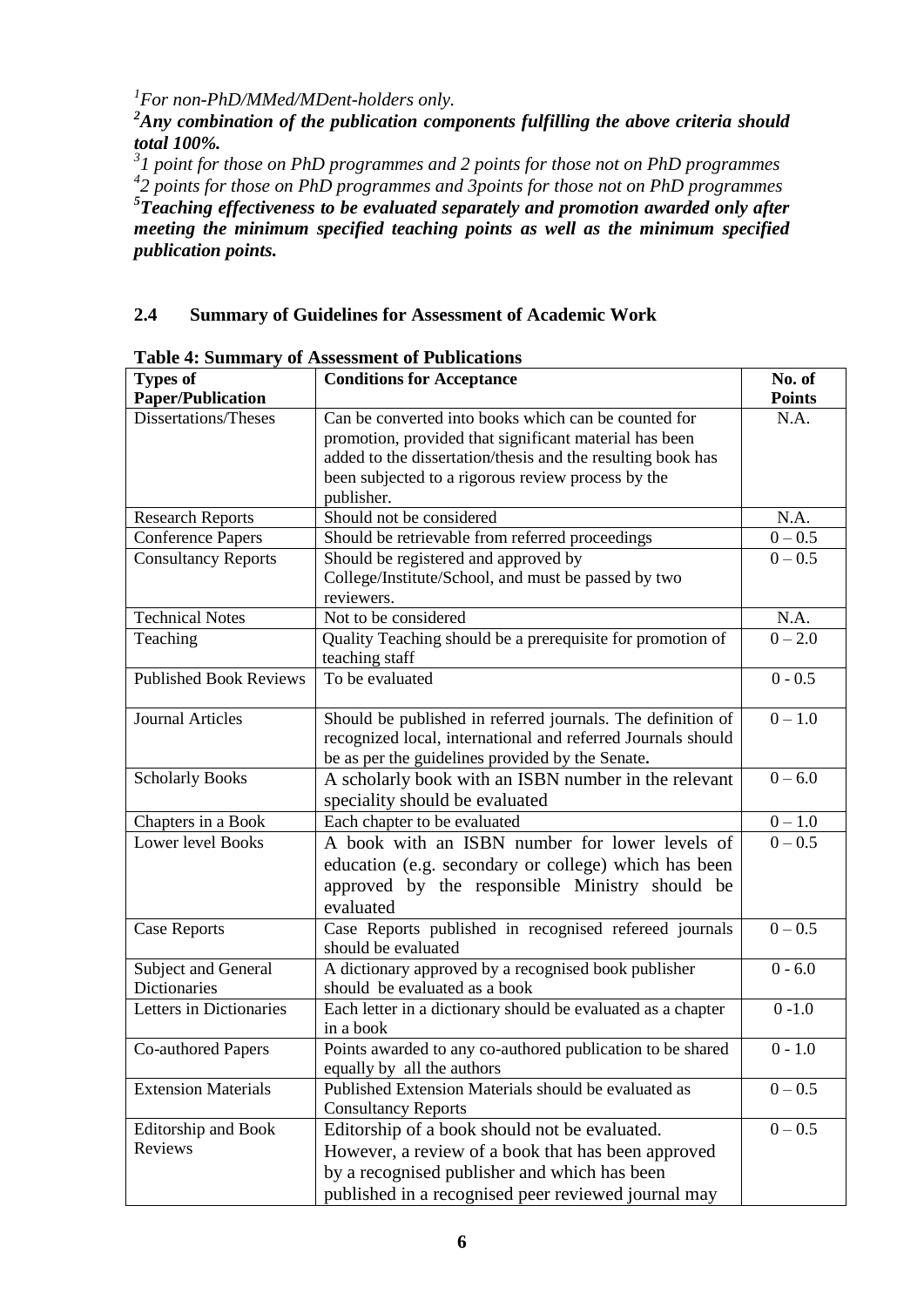| <b>Types of</b><br><b>Paper/Publication</b> | <b>Conditions for Acceptance</b>                                                                                                               | No. of<br><b>Points</b> |
|---------------------------------------------|------------------------------------------------------------------------------------------------------------------------------------------------|-------------------------|
|                                             | be evaluated                                                                                                                                   |                         |
| Patents                                     | Patented material registered by a duly recognised<br>Patent Office should be evaluated and the points<br>shared equally by all patent holders. | $0 - 6.0$               |

### <span id="page-8-0"></span>**3. ELIGIBILITY FOR ACADEMIC DUTY**

An academic member of staff is required to have an academic qualification at least one level higher than the level he/she is allowed to teach/train. Notwithstanding the purpose of this paragraph, for PhD training, the academic staff is required to have a PhD and at least two years post PhD academic work experience.

### **4. STAFF WHO DO NOT FILL IN AND RETURN OPEN PERFORMANCE REVIEW AND APPRAISAL (OPRAS) FORMS**

(i) Filling in of the OPRAS Form should be made part of the conditions of service, to be accepted and signed by each staff member each year.

### **(ii) Measures against staff members who do not submit the OPRAS form.**

Each academic member of staff is obliged to complete and submit the OPRAS Form so as to allow evaluation of the member's performance during the year in terms of efficiency and effectiveness in carrying out his/her duties and responsibilities.

- If a member does not submit the OPRAS Form without acceptable reasons for the year under review, he/she will be served with a written warning.
- If non-submission of the OPRAS Form is repeated in the subsequent year, the staff member concerned will be served with a stern written warning.
- If this occurs in a third consecutive year, the staff member will be required to seek alternative employment.
- (iii) The Deputy Vice Chancellor (Academic), Principals, Deans, Directors and Heads of Department should ensure that each staff member gets the OPRAS Form in good time.

### <span id="page-8-1"></span>**5. STAFF MEMBERS WHO RESIGN OR WHOSE APPOINTMENT HAS BEEN TERMINATED FOR FAILURE TO RETURN TO WORK UPON EXPIRY OF THEIR UNPAID LEAVE OF ABSENCE**

Staff members who, after being terminated or having resigned from University's service, wish to continue serving the University from where they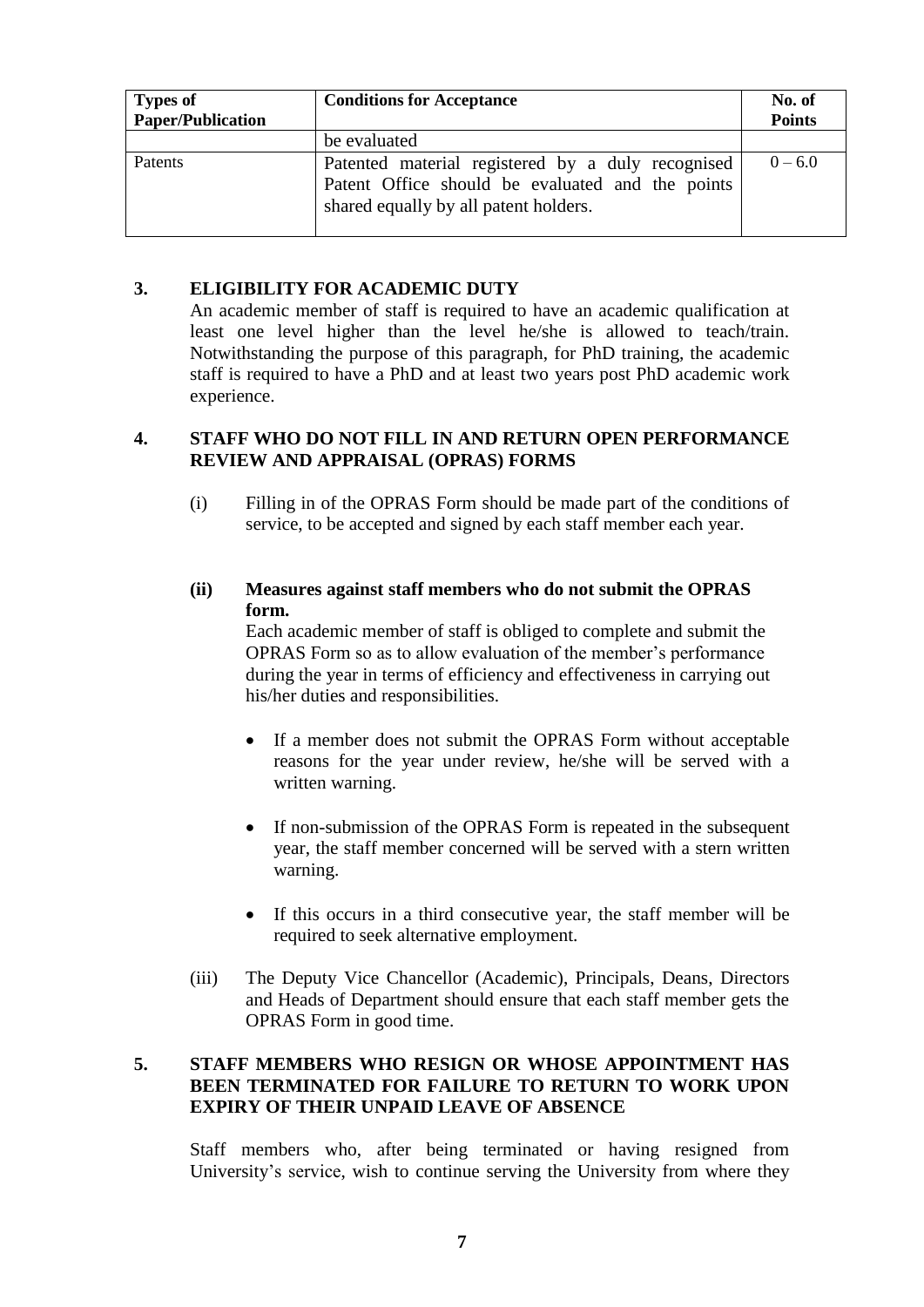are, may be considered for recruitment through the parallel category of University Academic Allies or Associates.

### <span id="page-9-0"></span>**6. HOW TO HANDLE MEMBERS OF STAFF WHO PUBLISH WHILE ON LEAVE OF ABSENCE**

- (i) If and when staff members who cease to work for the University for various reasons reapply to join the University, they will be treated like any other person seeking University employment for the first time. Their publications and other activity records will be evaluated afresh.
- (ii) Staff members still employed by the University but who have been away for some time shall be eligible for promotion only after a minimum of one year of service to the University since the date of reporting back. However, the requirement of serving for a minimum of three years in one rank shall be maintained.
- (iii) Publications emerging from full-time research should be considered in the same way as any other publications of the staff member in question.
- (iv) Staff members who have been seconded by the Government to an institution where they continue carrying out academic work and who attain the requisite conditions for promotion while still on secondment should be evaluated and promoted on the understanding that matters pertaining to their salaries will be sorted out with Government.

### <span id="page-9-1"></span>**7. MEMBERS OF STAFF WHO DO NOT SUBMIT ORIGINAL CERTIFICATES AND COPIES OF DISSERTATIONS**

- (i) A staff member returning from study leave is required to submit her/his original degree certificate and copy of his/her dissertation/thesis within one year after completion of studies.
- (ii) A staff member who fails to submit his/her original degree certificate and copy of her/his dissertation/thesis within the specified period shall be considered to have failed to complete the programme and therefore liable for discontinuation from service.
- (iii) Certificates from unaccredited universities shall not be recognised.

### <span id="page-9-2"></span>**8. STAFF AVAILABILITY FOR CONSULTATION BY STUDENTS OR LACK THEREOF**

(i) Each staff member is required to display clearly on his/her office door the times when he/she is available for consultation by students, indicating specific times for each subject. Each staff member should adhere to his/her consultation timetable.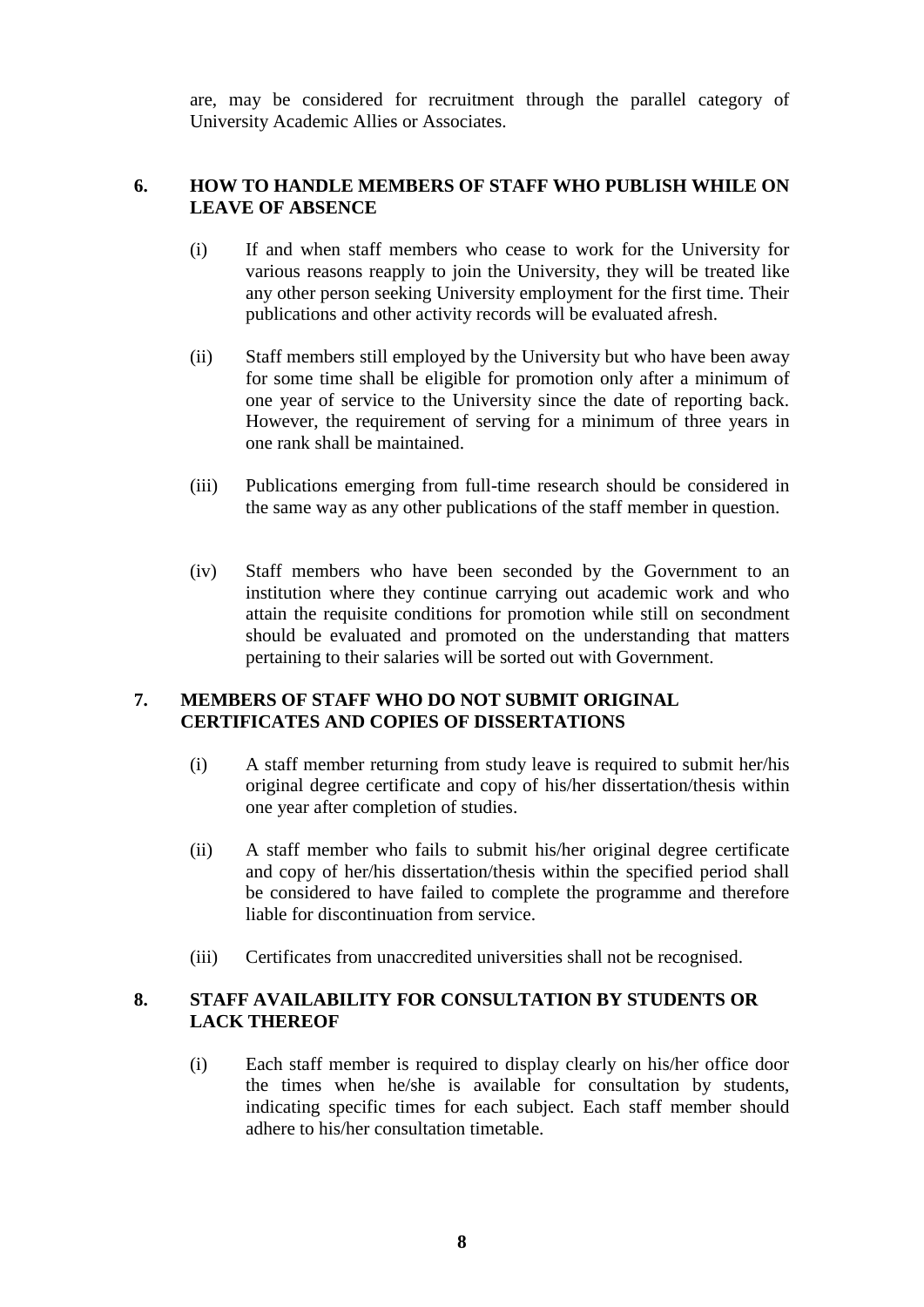- (ii) Heads of Department or Directors of Institutes where there are no departmental heads should warn a non-complying member verbally in the first instance and in writing if non-conformity persists.
- (iii) Should warnings by a Head of Department of Institute Director fail to induce change, then the employer should revert to the scheme of service and invoke it, treating the non-complying member in the same way as someone who absents himself/herself from duty without permission.

### <span id="page-10-0"></span>**9. ACADEMIC DISHONESTY**

- 9.1 The assessment of publications submitted by academic members of staff at the University of Dar es Salaam is carried out on the assumption that the academic member of staff whose publication(s) is or are subject to assessment observed all the rules against academic dishonesty.
- 9.2 Where evidence that establishes a case for academic dishonesty on the part of the academic member of staff is tendered to the University of Dar es Salaam authority, either before, during or after the assessment, the University shall have the power to commence disciplinary proceedings against the individual academic member of staff.
- 9.3 Proof of academic dishonesty shall render the publication(s) submitted invalid, regardless of whatever disciplinary measures were taken against the academic member of staff in question.
- 9.4 Acts of academic dishonesty include but are not limited to:
	- (a) Plagiarism, or
	- (b) The acquisition and use, without acknowledgement, of academic materials belonging to someone else.
- 9.5 The term "plagiarism" includes, but is not limited to, a deliberate or negligent use by paraphrase or direct quotation of the published or unpublished work of another person without full and clear acknowledgement.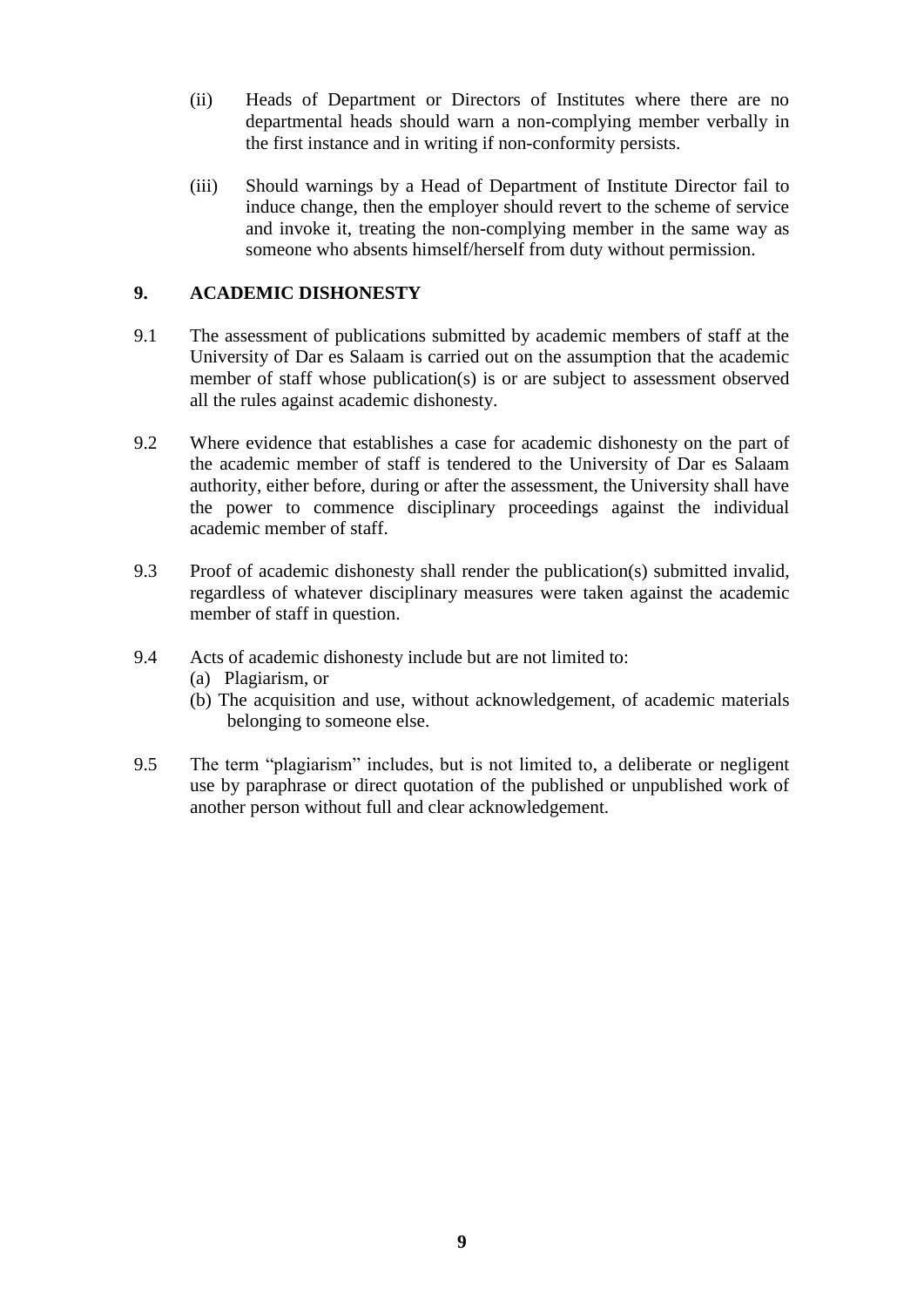### **APPENDIX A**

### <span id="page-11-1"></span><span id="page-11-0"></span>*CRITERIA FOR PROMOTION OF CADEMIC STAFF*

| NO.              | <b>Position</b>                                                                                | Qualifications                                                                                                                                                                                                                                                                                                                                                                                                                                                                            |  |
|------------------|------------------------------------------------------------------------------------------------|-------------------------------------------------------------------------------------------------------------------------------------------------------------------------------------------------------------------------------------------------------------------------------------------------------------------------------------------------------------------------------------------------------------------------------------------------------------------------------------------|--|
| 1.               | <b>Tutorial Assistant</b>                                                                      | First Degree at First or Upper Second Division with a GPA of<br>3.8 or above.                                                                                                                                                                                                                                                                                                                                                                                                             |  |
| 2.               | <b>Tutorial Assistant to Assistant</b><br>Lecturer                                             | Masters Degree with a B+ performance or GPA of 4.0 and<br>above, potentially good academically.                                                                                                                                                                                                                                                                                                                                                                                           |  |
| 3.               | <b>Assistant Lecturer /Assistant</b><br>Librarian to Lecturer/Librarian                        | Promotion from Assistant Lecturer/Assistant Librarian to<br>(a)<br>Lecturer/Librarian requires possession of a PhD or<br>MMed/MDent for Assistant Lecturers who are also<br>clinicians.                                                                                                                                                                                                                                                                                                   |  |
|                  |                                                                                                | For Assistant Lecturers/Assistant Librarians on PhD<br>(b)<br>training, promotion to the next rank requires a good<br>progress report on the PhD program and at least 1 point<br>from papers published in recognised peer reviewed<br>journals, 1 point from teaching and at least three years of<br>service as Assistant Lecturer/Assistant Librarian.                                                                                                                                   |  |
|                  |                                                                                                | For Assistant Lectures/ Assistant Librarians who are not<br>(c)<br>on PhD training, at least 2 points from papers published<br>in recognised peer reviewed journals, 1 point from<br>teaching and at least three years of service as Assistant<br>Lecturer/Assistant Librarian.                                                                                                                                                                                                           |  |
| $\overline{4}$ . | Lecturer/Librarian to Senior<br>Lecturer/Senior Librarian                                      | (a) Promotion from Lecturer/Librarian to Senior<br>Lecturer/Senior Librarian requires a PhD, a minimum of three<br>years since the last promotion, at least 3 points from<br>publications and 2 points from teaching.<br>(b) For academic staff who are clinicians, promotion from<br>Lecturer to Senior Lecturer requires possession of a PhD or<br>MMed/MDent, a minimum of three years since the last<br>promotion, at least 3 points from publications and 2 points<br>from teaching. |  |
| 5.               | Senior Lecturer/ /Senior<br>Librarian to Associate<br>Professor/Associate<br>Library Professor | Candidates should have:<br>A minimum of three years since last promotion<br>(a)<br>At least 6.0 points from publication since last promotion<br>(b)<br>and 3 points from teaching.<br>Papers should be in international journals only.<br>(c)                                                                                                                                                                                                                                             |  |
| 6.               | Associate Professor/Associate<br>Library Professor to<br>Professor/Library Professor           | Candidates should have:<br>A minimum of three years since last promotion<br>(a)<br>(b)<br>At least 7.0 points from publications since last promotion<br>and 2 points from teaching.<br>Papers should be in international journals only.<br>(c)                                                                                                                                                                                                                                            |  |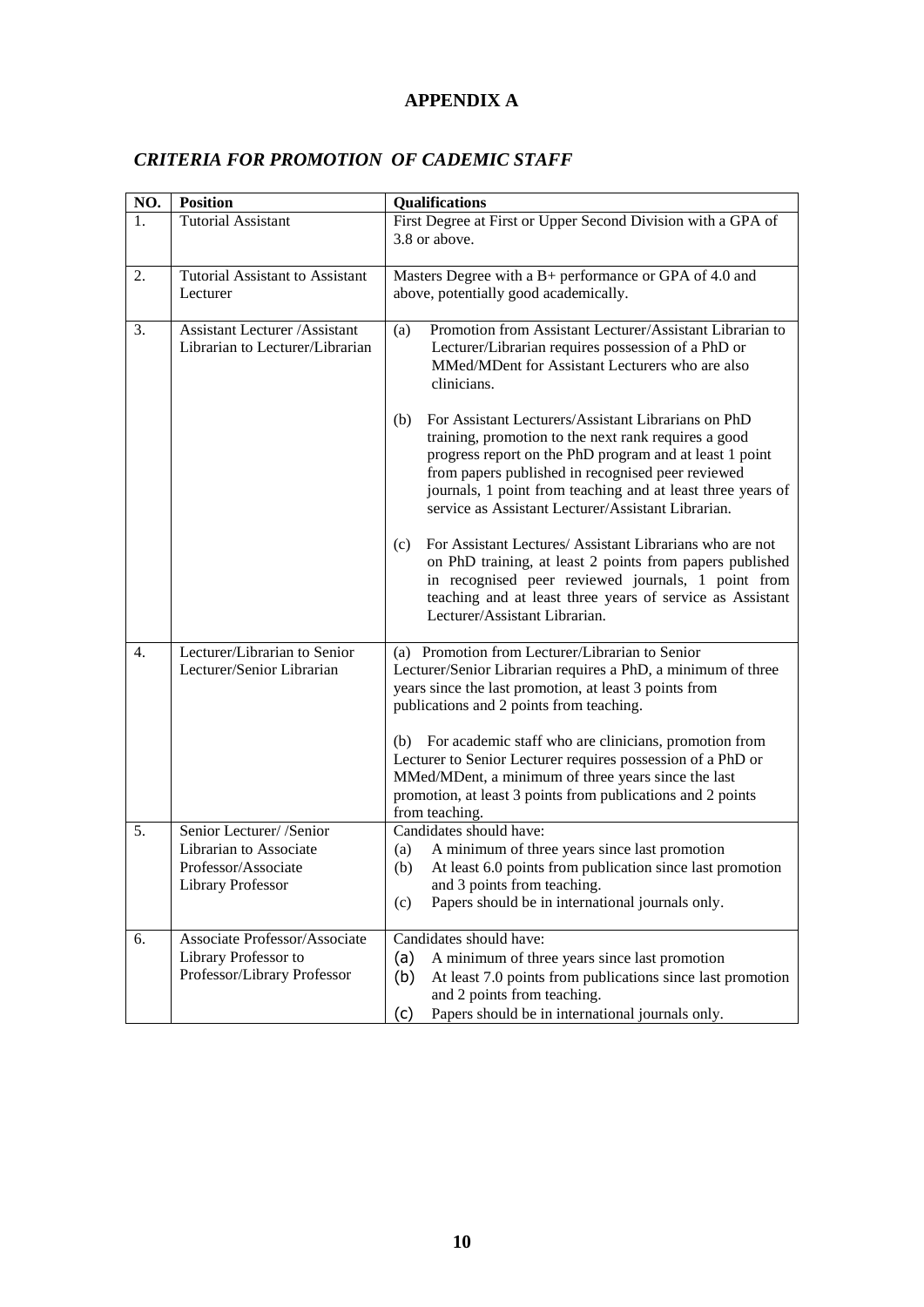### <span id="page-12-0"></span>*GENERAL GUIDELINES FOR THE ASSESSMENT OF ACADEMIC STAFF*

### **1. EVALUATION TEAM**

- 1.2 Every College/School/Institute/Department/should form an evaluation team for evaluating publications, research, consultancy and other materials submitted by authors for the purpose of promotion.
- 1.3 An evaluation team shall normally be comprised of senior members of staff. Independent assessors outside the College/School/Institute/Department may be used where necessary. Smaller Colleges/Schools/Departments/Institutes are encouraged to co-opt senior members of staff from other units of similar disciplines to be members of their Evaluation Teams.
- 1.4 Staff on leave of absence without pay will not be reviewed. Nevertheless, they must complete and hand in their OPRAS Forms as usual.

### **2 CONSULTANCY AND EXTENSION WORK**

- 2.1 All consultancy and extension services should be reported and registered with the respective Colleges/Schools/Institutes.
- 2.2 Colleges/Schools/Institutes should report on the level and relevance of consultancy/extension services rendered by the staff member in question.
- 2.3 There should be a balance between the various scholarly activities as stipulated in these Guidelines for assessing the performance of academic staff.

### **3. ASSESSMENT OF PUBLICATIONS**

- 3.1 Guidelines for the assessment of academic staff performance should be followed.
- 3.2 In recommending promotions, criteria for the promotion of academic staff to corresponding positions as stipulated in Appendix A (this Appendix) should be followed.
- 3.3 Full Professors are expected to give Professorial Inaugural Lectures in their fields of specialisation within three years of promotion. A professor will select a topic for his/her Professorial Inaugural Lecture in consultation with the Deputy Vice Chancellor (Academic).

### **4. ASSESSMENT OF PUBLICATIONS BY PRINCIPALS/ DEANS/DIRECTORS AND HEADS OF DEPARTMENT**

Assessment of the performance of Principals, Deans, Directors and Heads of Department shall be done by the same evaluation teams that assess other members of staff in respective Colleges/Schools/Institutes. The University administration shall assist where the need for assistance from outside the respective unit arises.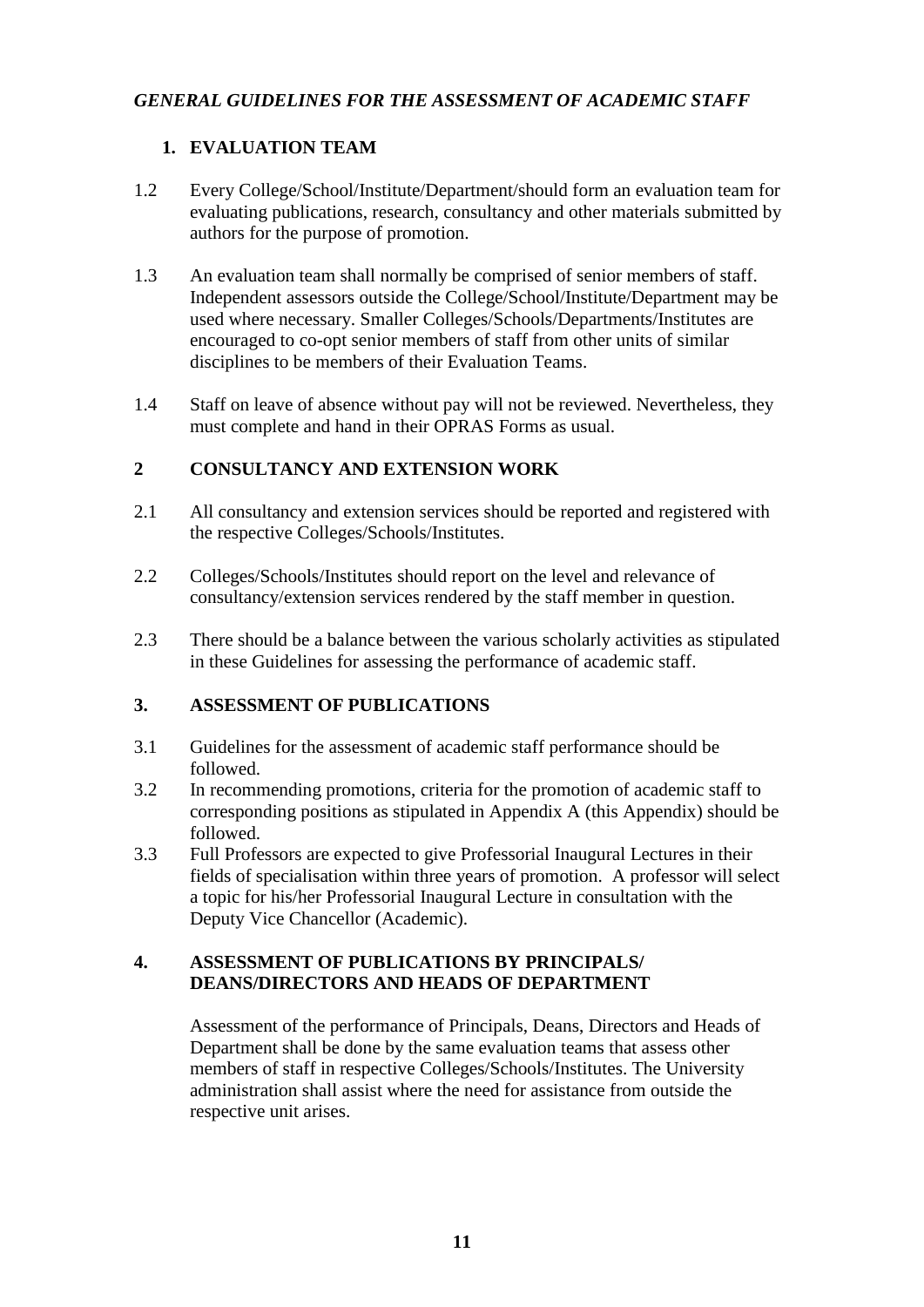# <span id="page-13-0"></span>**APPENDIX B**

### <span id="page-13-1"></span>*PROCEDURES FOR THE ASSESSMENT OF ACADEMIC STAFF PUBLICATIONS*

The following procedures should be followed in assessing staff members' publications for the purpose of promotion:

### **1. Submission of Publications**

- (a) A member of staff seeking promotion should submit to the Head of Department his/her published works together with an updated CV. The following information should be given for every publication submitted:
	- (i) Authorship (indicate all authors for co-authored works)
	- (ii) Title
	- (iii) Publisher and Place
	- (iv) Year of publication (indicate whether before or after the last promotion, using a star for publications after the last promotion)
	- (v) For a book, number of pages; for a journal article, page number, e.g. p. 12-21
	- (vi) For works that are not yet published but have been accepted for publication, requirements in sections (i), (ii), (iii) and (iv) above apply. In addition, a letter of acceptance by the publisher must be submitted.
- (b) The Head of Department, College Principal, Dean of School or Institute Director (as the case may be) should identify a suitable assessor and send him/her the submitted publications, together with the CV of the candidate and the promotion criteria. The Head/Dean/Director/Principal is required to ensure that the information in 1(a) above is complete before the publications are sent to the assessor.
	- (i) For promotion to the ranks of Lecturer and Senior Lecturer the assessment is done internally by an academician with a rank above that of the individual being assessed.
	- (ii) For promotion to the ranks of Associate Professor and Full Professor the assessment is done both internally and externally by an academician of the rank of Associate Professor and Full Professor respectively. The external assessor should be from outside Tanzania and should not have a close working/social relationship with the candidate.

The general regulation is that the reviewer/evaluator should be at least one rank higher than that of the person being reviewed.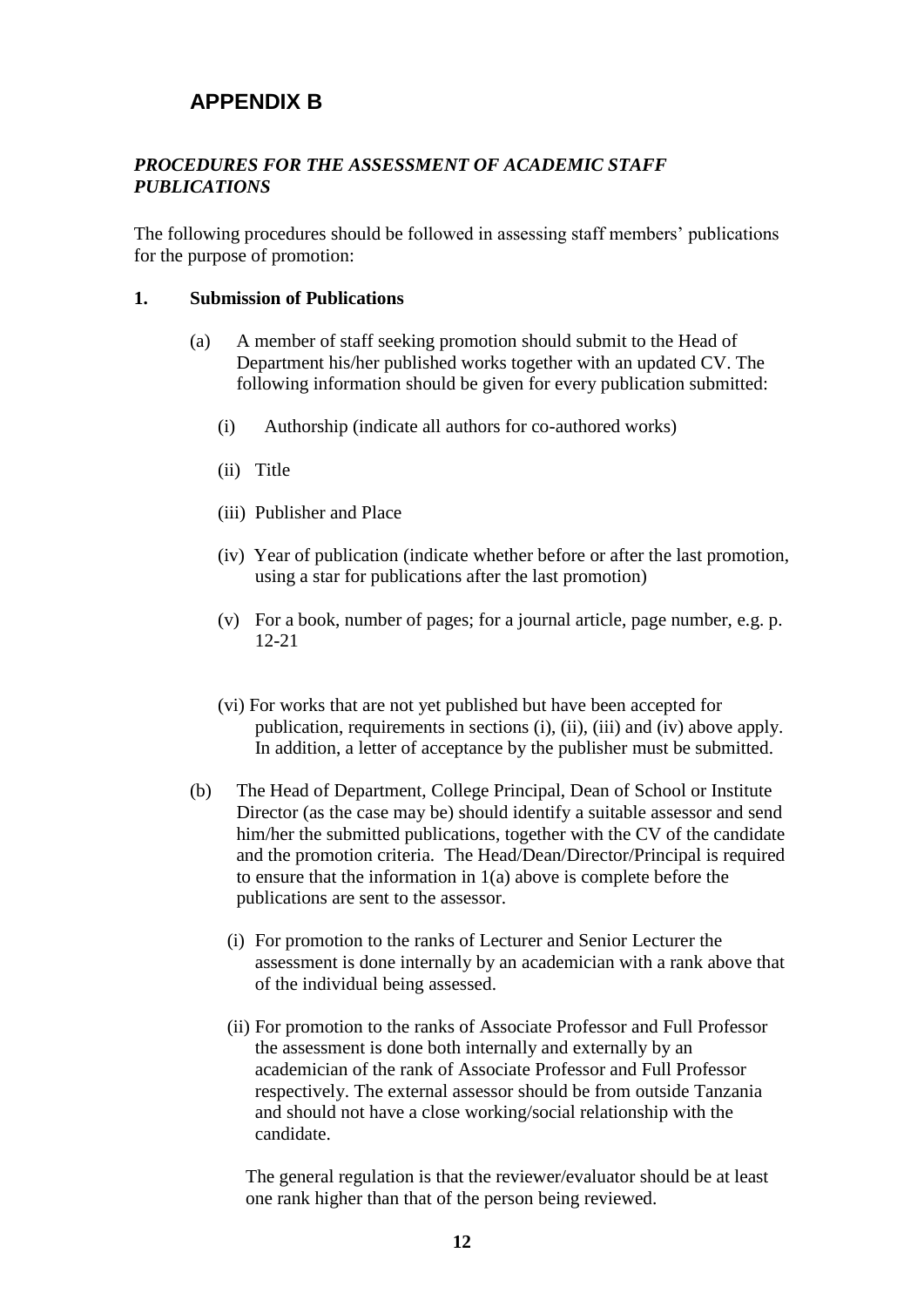### **2. Assessment of Publications**

Assessors are required to submit the following information on each publication:

- (a) Assessment of the publication in relation to:
	- (i) Coverage of subject matter
	- (ii) Originality
	- (iii) Contribution to knowledge
	- (iv) Relevance to academic discipline
	- (v) Relevance to individual's own specialisation in an academic discipline
	- (vi) Presentation
	- (vii) Overall quality
- (b) For each aspect (a) (i) to (vii) above, a grade should be given according to the grading system shown below. For the overall quality of the publication (a (vii) above), the grade should reflect the average of a (i) to a (vi) above.

| A           | Excellent |
|-------------|-----------|
| $_{\rm B+}$ | Very Good |
| В           | Good      |
| C           | Poor      |
| D           | Very Poor |

### **3. Overall Assessment of the Author**

The assessor should provide an overall assessment of the author by indicating the following:

- (a) Whether the quality of the publications assessed in general reflect the author's current academic rank *(Yes/Not quite/No)*
- (b) Whether the quality of the publications assessed merit promotion of the author to the next academic rank *(Yes/Not quite/No).*
- (c) Any other comments, suggestions, or recommendations.
- 4. The assessor's name, academic qualification, title, address and signature must be submitted to the Head of Department, together with the assessment report.
- 5. Where the internal and external reviewers of a publication differ substantially, another external reviewer should be used for arbitration.

### **6. Assessment by the Department**

(a) After receiving the assessor's report, the Departmental Staff Review Committee is required to go through the assessment from (1) and (2) above, and submit its own recommendation on the assessments to the College/School/Institute Staff Review Committee.